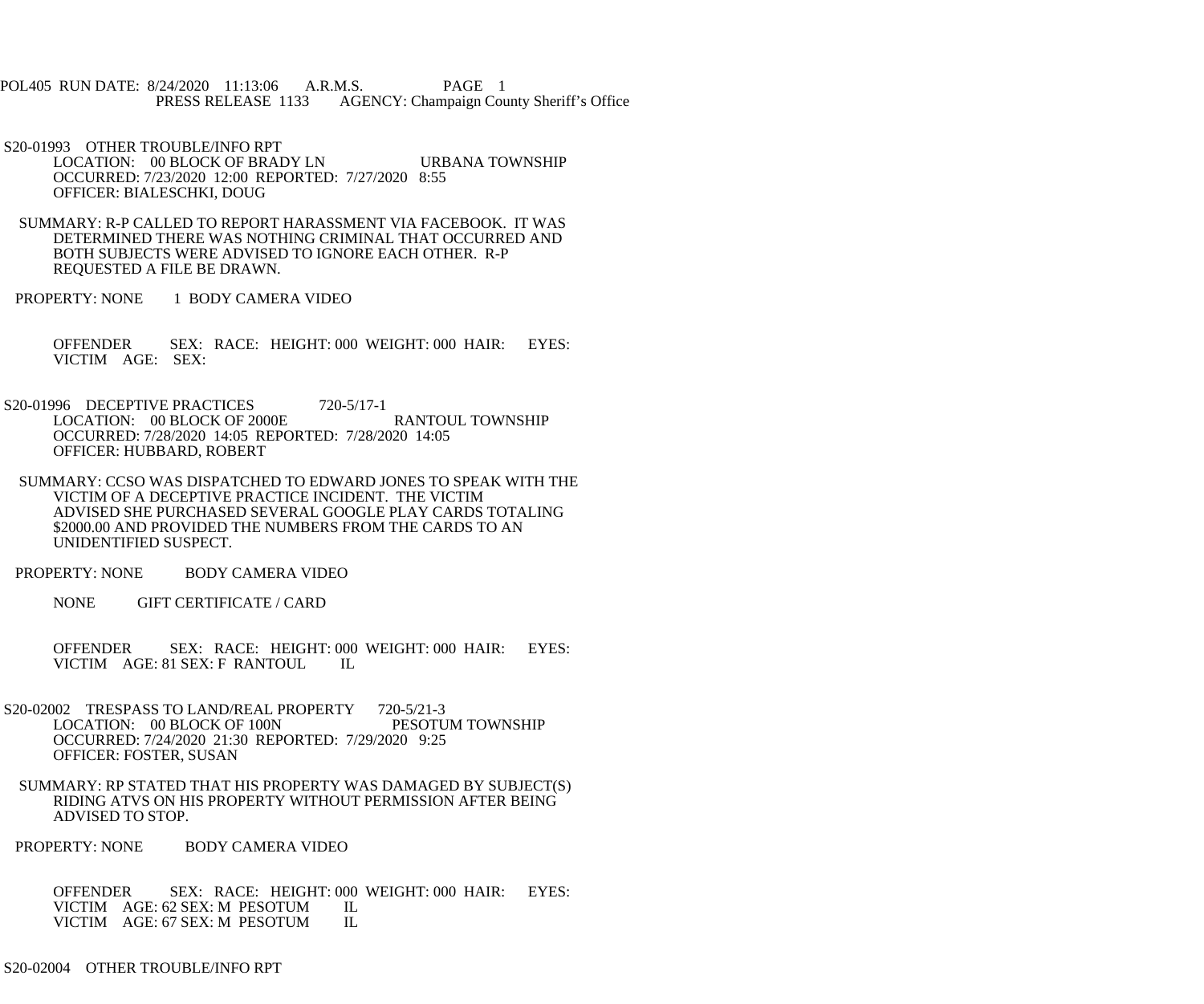POL405 RUN DATE: 8/24/2020 11:13:06 A.R.M.S. PAGE 2 PRESS RELEASE 1133 AGENCY: Champaign County Sheriff's Office LOCATION: 00 BLOCK OF HARTWELL DR SAVOY OCCURRED: 7/29/2020 9:45 REPORTED: 7/29/2020 11:45 OFFICER: GABRA, KEROLOS

SUMMARY: THE VICTIM REPORTED A WELL KNOWN PHONE SCAM TO DEPUTIES.

- PROPERTY: NONE BODY CAMERA VIDEO
- PEOPLE: VICTIM AGE: 56 SEX: F SAVOY IL OFFENDER SEX: M RACE: U HEIGHT: 000 WEIGHT: 000 HAIR: EYES: DESCR: TELEPHONE # (877)492-0774
- S20-02003 BATTERY-DOMESTIC 720-5/12-3.2 BATTERY-DOMESTIC 720-5/12-3.2<br>INTERFER W/REPORT DOM VIOLENCE 720-5/12-3.5 INTERFER W/REPORT DOM VIOLENCE CRISIS INTERVEN. - SUICIDE ATTEMPT LOCATION: 00 BLOCK OF OLYMPIAN RD SOMER TOWNSHIP OCCURRED: 7/29/2020 11:40 REPORTED: 7/29/2020 11:57 OFFICER: CARLSON,CHRISTOPHER T
- SUMMARY: ON 07/29/2020 AT APPROXIMATELY 1140 HOURS, CCSO DEPUTIES WERE DISPATCHED TO AN ADDRESS IN SOMER TOWNSHIP FOR A DOMESTIC DISPUTE. UPON ARRIVING, DEPUTIES RENDERED EMERGENCY MEDICAL AID TO THE FEMALE PARTY. BOTH PARTIES WERE INTERVIEWED. THE FEMALE PARTY WAS SUBSEQUENTLY ISSUED A NOTICE TO APPEAR.
- PROPERTY: NONE BODY CAMERA VIDEO
	- NONE 1 PHOTOGRAPHS
	- NONE 1 OTHER PROPERTY THAN LISTD
	- OFFENDER SEX: RACE: HEIGHT: 000 WEIGHT: 000 HAIR: EYES: VICTIM AGE: SEX: VICTIM AGE: SEX:
- S20-02006 THEFT-MOTOR VEHICLE 720-5/16,625-5/4 CONSPIRE<br>THEFT FROM MOTOR VEHICLE 720-5/16-1 CONSPIRE THEFT FROM MOTOR VEHICLE LOCATION: 00 BLOCK OF QUAIL RUN DR SAVOY OCCURRED: 7/29/2020 14:00 REPORTED: 7/29/2020 15:11 OFFICER: WELDON, MATTHEW
	- SUMMARY: DEPUTIES WERE DISPATCHED TO A SAVOY ADDRESS IN REFERENCE TO A REPORT OF A STOLEN VEHICLE. WHILE TRAVELLING TO THE REPORTING PERSON'S LOCATION, CHAMPAIGN PD LOCATED THE VEHICLE IN CHAMPAIGN. THE VEHICLE WAS RECOVERED BY THE OWNER AND TOWED TO A REPAIR SHOP DUE TO DAMAGE. THE VEHICLE WAS PROCESSED FOR EVIDENCE AND CHAMPAIGN PD IS PROCESSING SECURITY FOOTAGE FROM THE LOCATION WHERE THE VEHICLE WAS FOUND. NO SUSPECTS AT THIS TIME.

## PROPERTY: STOLEN 1 BACKPACK/SPORTS BAG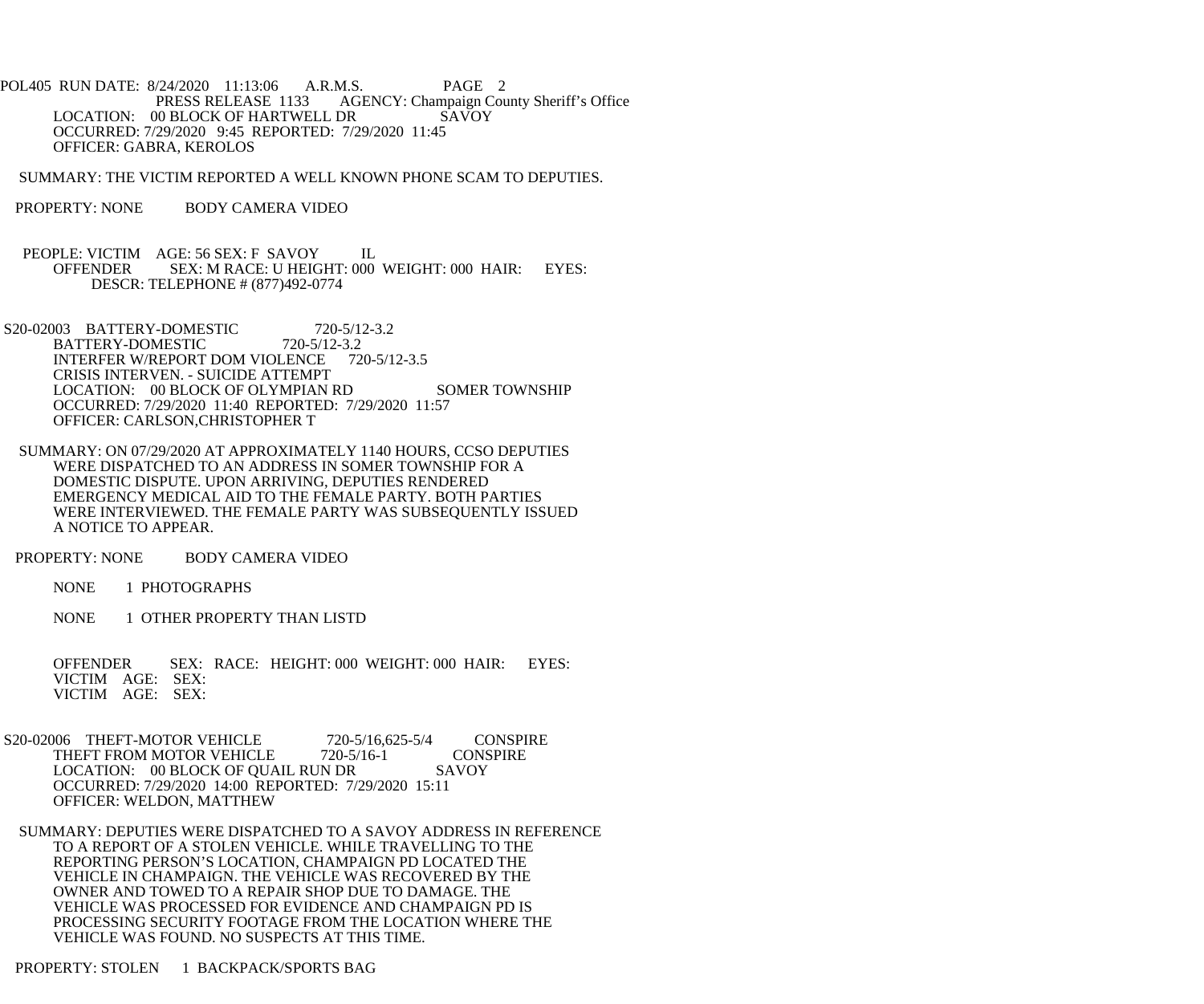POL405 RUN DATE: 8/24/2020 11:13:06 A.R.M.S. PAGE 3<br>PRESS RELEASE 1133 AGENCY: Champaign Cou PRESS RELEASE 1133 AGENCY: Champaign County Sheriff's Office<br>NONE 3 BODY CAMERA VIDEO

- NONE 17 PHOTOS-DIGITAL
- NONE 2 BIOLOGICAL SPECIMENS

**3 BODY CAMERA VIDEO** 

- NONE 2 BIOLOGICAL SPECIMENS
- NONE 2 BIOLOGICAL SPECIMENS
- NONE 2 BIOLOGICAL SPECIMENS
- NONE 2 BIOLOGICAL SPECIMENS
- NONE 1 FINGERPRINTS-EVIDENCE
- NONE 4 FINGERPRINTS-EVIDENCE
- NONE 2 FINGERPRINTS-EVIDENCE
- NONE 4 FINGERPRINTS-EVIDENCE
- NONE 2 FINGERPRINTS-EVIDENCE
- NONE 2 FINGERPRINTS-EVIDENCE
- NONE 5 FINGERPRINTS-EVIDENCE
- STOLEN CURRENCY-NOT CHECKS/BOND
- STOLEN AUTO<br>COLOR: SIL/ 2020 MAKE: GMC MODEL: ACA BODY: LIC#: AR 310SSE
- OFFENDER SEX: RACE: HEIGHT: 000 WEIGHT: 000 HAIR: EYES: VICTIM AGE: 50 SEX: F ENGLAND AR VICTIM AGE: 50 SEX: F ENGLAND
- S20-02010 WARRANT-IN STATE LOCATION: 00 BLOCK OF STALEY RD N CHAMPAIGN TOWNSHIP OCCURRED: 7/29/2020 17:25 REPORTED: 7/29/2020 17:25 OFFICER: REIFSTECK, CHASE
	- SUMMARY: ON WEDNESDAY (07/29/20) AT APPROXIMATELY 1759 HRS, CHAMPAIGN COUNTY DEPUTY SHERIFFS WERE DISPATCHED TO A RESIDENCE IN THE CHAMPAIGN TOWNSHIP, FOR A REPORT OF A STOLEN VEHICLE. UPON ARRIVAL, A NARRATIVE WAS OBTAINED FROM THE VICTIM. IT WAS LATER LEARNED, THAT THE MALE VICTIM HAD A COUNTY WARRANT, FOR HIS FAILURE TO APPEAR IN COURT. DUE TO THE COVID-19 PRECAUTIONARY MEASURES THAT WERE IN PLACE, THE MALE WAS ISSUED AN NTA FOR HIS WARRANT.
- PROPERTY: NONE BODY CAMERA VIDEO
- PEOPLE: VICTIM SOCIETY-WARRANTS/RECOVERED PROPERTY OFFENDER AGE: 38 SEX: M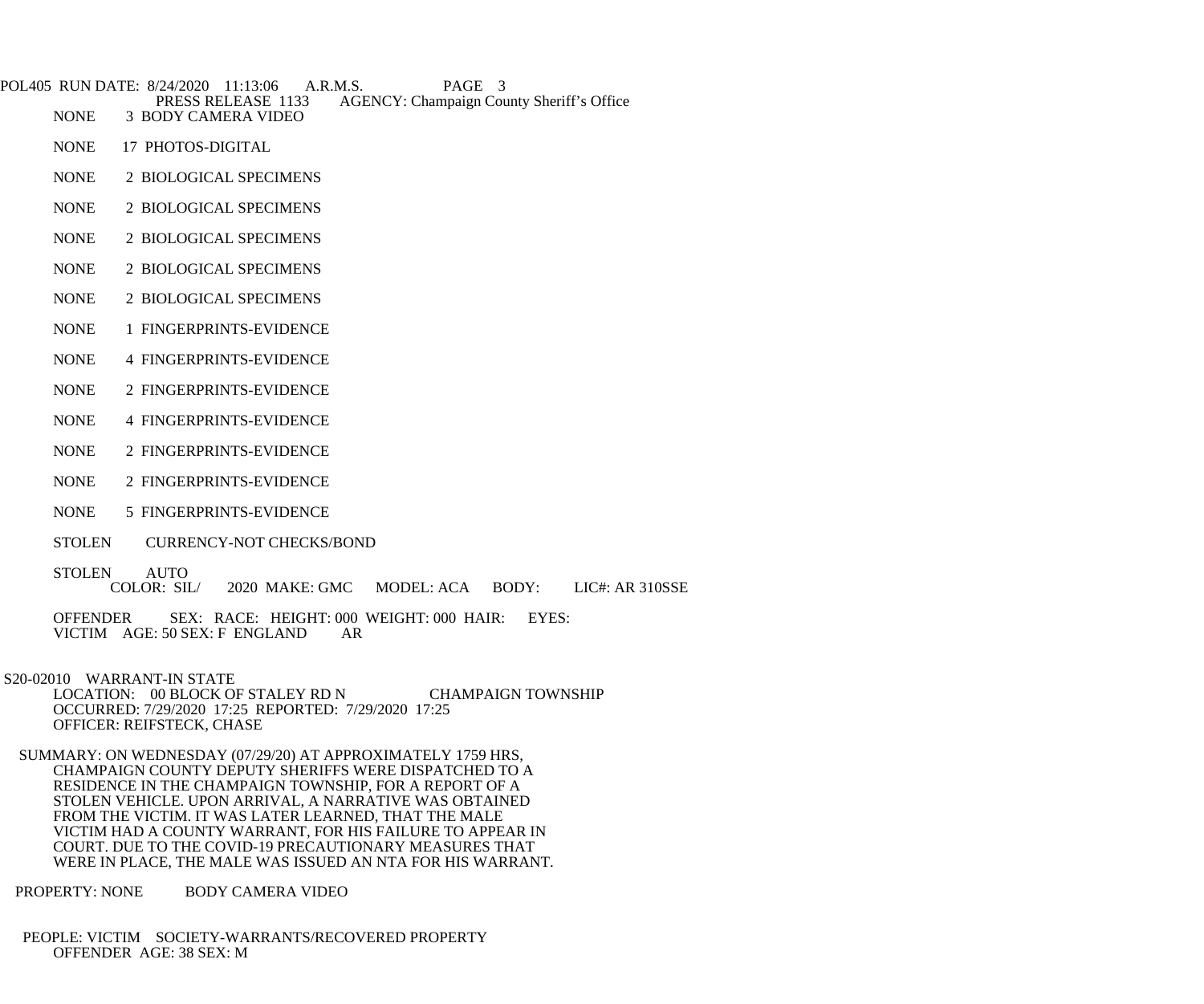POL405 RUN DATE: 8/24/2020 11:13:06 A.R.M.S. PAGE 4<br>PRESS RELEASE 1133 AGENCY: Champaign Cou AGENCY: Champaign County Sheriff's Office

 ARRESTS: SHIRLEY KRISTOPHER LYNN AGE: 38 SEX: M 310 S THIRD ST DELAND IL WARRANT WARRANT-IN STATE AT: 2700 BLK W SPRINGFIELD BY: REIFSTECK, CHASE

 S20-02008 OTHER TROUBLE/INFO RPT LOCATION: 00 BLOCK OF TEMPA DR SIDNEY OCCURRED: 7/29/2020 17:20 REPORTED: 7/29/2020 17:29 OFFICER: CARLSON,CHRISTOPHER T

 SUMMARY: ON 07/29/2020 AT APPROXIMATELY 1720 HOURS, CCSO DEPUTIES WERE DISPATCHED TO A RESIDENCE IN SIDNEY FOR A REPORTED DOMESTIC DISPUTE. UPON ARRIVAL, ONE PARTY WAS INTERVIEWED. DEPUTIES DETERMINED THE DISPUTE WAS VERBAL ONLY. THE INTERVIEWED PARTY AGREED TO LEAVE THE RESIDENCE FOR THE NIGHT.

PROPERTY: NONE BODY CAMERA VIDEO

 OFFENDER AGE: 53 SEX: M VICTIM AGE: 51 SEX: F URBANA IL

- S20-02012 THEFT OF LOST/MISLAID PROPERTY 720-5/16-2 RESIST/OBS CORRECT/POLICE/FIRE 720-5/31-1 LOCATION: 00 BLOCK OF CUNNINGHAM AV URBANA TOWNSHIP OCCURRED: 7/10/2020 19:08 REPORTED: 7/29/2020 20:02 OFFICER: KEYES, CHELSEY
- SUMMARY: DEPUTIES RESPONDED FOR A THEFT REPORT WITH THE SUSPECT ON SCENE. THE SUSPECT WAS UNCOOPERATIVE AND WAS PLACED UNDER ARREST. THE SUSPECT RESISTED DEPUTIES WHILE HE WAS BEING PLACED IN HANDCUFFS.

PROPERTY: NONE BODY CAMERA VIDEO

NONE 1 DOCUMENTS / RECEIPTS

NONE 1 PHOTOS-DIGITAL

 PEOPLE: VICTIM SOCIETY VICTIM AGE: 33 SEX: F RANTOUL IL

ARRESTS: HERNANDEZ ENRIQUE AGE: 53 SEX: M 5110 N CUNNINGHAM URBANA IL<br>CHARGE: THEFT OF LOST/MISLAID PROPERTY 720-5/16-2 THEFT OF LOST/MISLAID PRO CHARGE: THEFT OF LOST/MISLAID PROPERTY AT: 2700 BLK N CUNNINGHAM BY: KEYES, CHELSEY<br>HERNANDEZ ENRIOUE AGE: 53 SEX: M AGE: 53 SEX: M 5110 N CUNNINGHAM URBANA IL<br>E/FIRE 720-5/31-1 RESIST/OBS CORRECT/POLICE CHARGE: RESIST/OBS CORRECT/POLICE/FIRE AT: 2700 BLK N CUNNINGHAM BY: KEYES, CHELSEY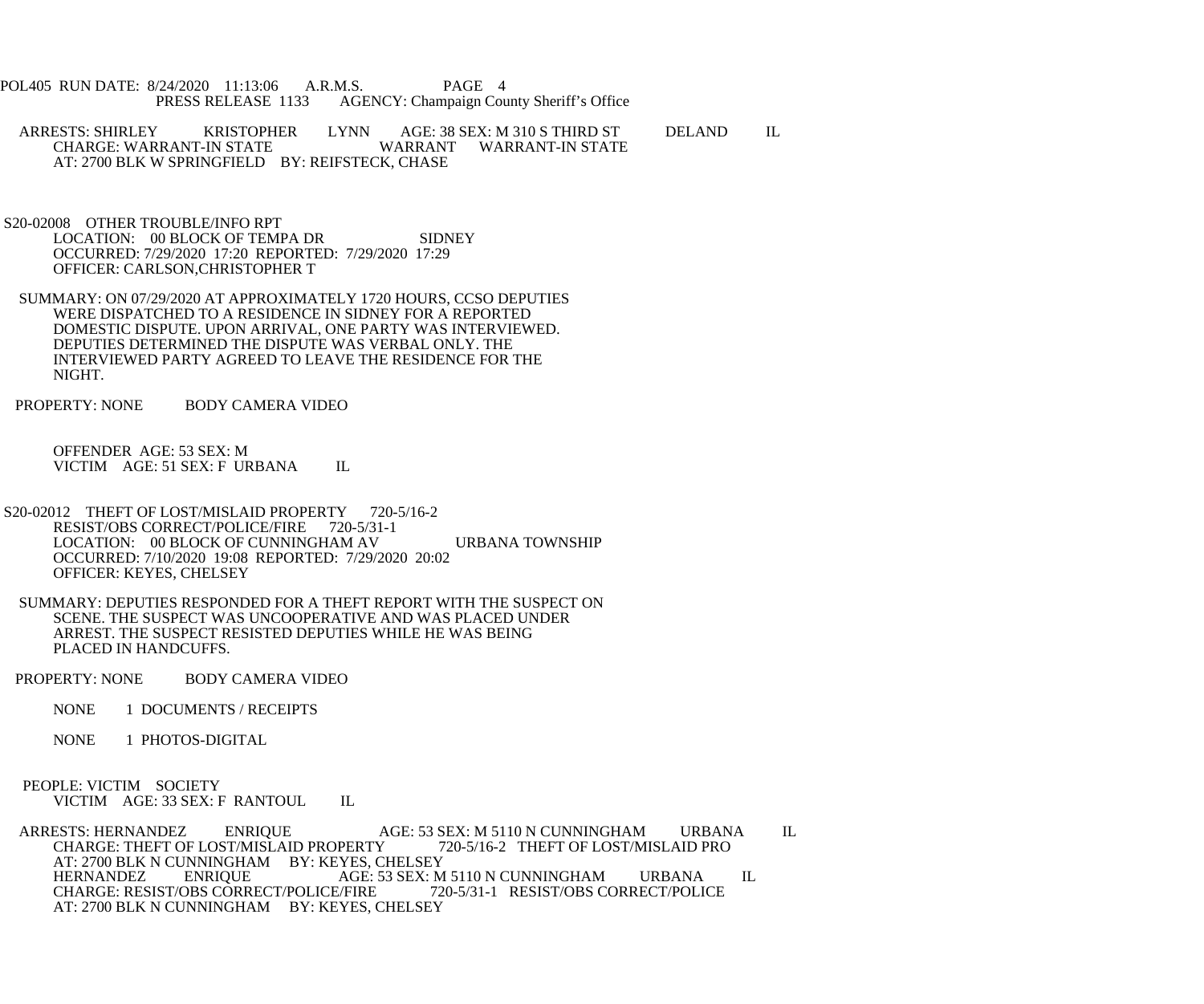POL405 RUN DATE: 8/24/2020 11:13:06 A.R.M.S. PAGE 5<br>PRESS RELEASE 1133 AGENCY: Champaign Cou AGENCY: Champaign County Sheriff's Office

- S20-02014 BATTERY-DOMESTIC 720-5/12-3.2 LOCATION: 00 BLOCK OF FOUNTAIN VALLEY RANTOUL TOWNSHIP OCCURRED: 7/29/2020 17:30 REPORTED: 7/29/2020 20:36 OFFICER: FLOYD,CODY L
- SUMMARY: ON 5/29/20 AT APPROXIMATELY 20:59, CHAMPAIGN COUNTY SHERIFF'S DEPUTIES WERE DISPATCHED TO THE 1400 BLOCK OF HARRIS AVE. IN CHAMPAIGN, ILLINOIS TO SPEAK WITH A PERSON WHO STATED THEY WERE THE VICTIM OF A DOMESTIC BATTERY IN THE FOUNTAIN VALLEY TRAILER PARK IN RANTOUL TOWNSHIP, ILLINOIS. BOTH INVOLVED PARTIES WERE INTERVIEWED AND EVIDENCE WAS COLLECTED. A MALE SUBJECT WAS ARRESTED FOR DOMESTIC BATTERY AND TRANSPORTED TO THE CHAMPAIGN COUNTY SATELLITE JAIL.
- PROPERTY: NONE BODY CAMERA VIDEO
	- NONE PHOTOS-DIGITAL
- PEOPLE: VICTIM AGE: 25 SEX: F RANTOUL IL
- ARRESTS: REINEKE JASON PAUL AGE: 39 SEX: M 161 FOUNTAI VALLEY RANTOUL IL<br>CHARGE: BATTERY-DOMESTIC 720-5/12-3.2 BATTERY-DOMESTIC IC 720-5/12-3.2 BATTERY-DOMESTIC<br>BY: FLOYD.CODY L AT: FOUNTAIN VALLEY
- S20-02018 THEFT-MOTOR VEHICLE 720-5/16,625-5/4 LOCATION: 00 BLOCK OF LEEPER DR OCCURRED: 7/30/2020 3:20 REPORTED: 7/30/2020 3:22 OFFICER: FRANZEN, KEVIN
- SUMMARY: VICTIM WOKE UP AND DISCOVERED THEIR RENTAL CAR, DARK GREY NISSAN MAXIMA, IL FP112489 WAS NOT PARKED IN THE LOCATION THEY LEFT IT BEFORE GOING TO BED. VCTIM SAID THEY PARKED THE VEHICLE ON LEEPER AND LAST OBSERVED IT AT APPROXIMATELY 2100 HRS ON JULY 29. THE VICTIM SAID THEY GOT UP AT APPROXIMATELY 0300 HOURS ON JULY 30 AND IT WAS GONE VICTIM STATED THEY HAD ONE KEY TO THE VEHICLE IN THEIR POSSESSION AND MUST HAVE LEFT THE SPARE KEY IN THE GLOVE BOX.
- PROPERTY: NONE 1 BODY CAMERA VIDEO
	- NONE BODY CAMERA VIDEO
	- STOLEN AUTO<br>COLOR: GRY/ 2020 MAKE: NISS MODEL: MAX BODY: 4D LIC#: IL FP 112489
- PEOPLE: VICTIM AGE: 19 SEX: F CHAMPAIGN IL<br>OFFENDER SEX: RACE: HEIGHT: 000 WEIC SEX: RACE: HEIGHT: 000 WEIGHT: 000 HAIR: EYES: